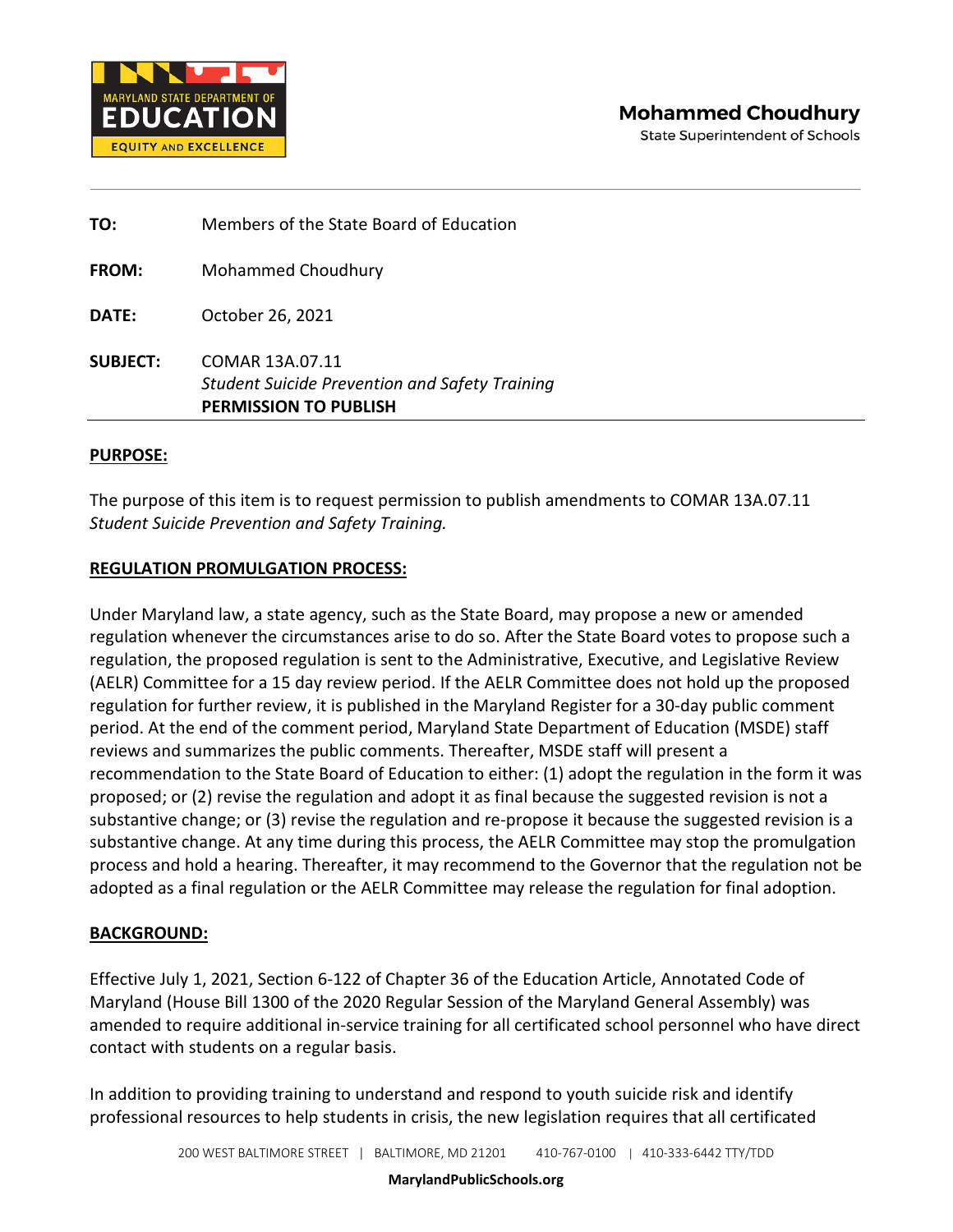Members of the State Board of Education October 26, 2021 Page 2

personnel who have direct contact with students on a regular basis receive in-service training in the skills to recognize student behavioral health issues, recognize students experiencing trauma or violence out of schools, and refer students to behavioral health services. If the school is a community school, the in-service training must address support for any student needing the services at a community school.

On July 24, 2018, the State Board of Education granted permission to adopt the original regulation, COMAR 13A.07.11 *Student Suicide Prevention and Safety Training*, which required each Local School System (LSS) to provide annual training to all certificated school staff to: (1) understand and respond to youth suicide risk; (2) understand and respond to student mental health, student trauma, student safety and other topics related to student social and emotional well-being; and (3) identify professional resources to help students in crisis. The proposed update incorporates the additional requirements of Education Article Section 6-122 regarding behavioral health, trauma and violence out of schools, community schools, and changes in wording under Section 13A.07.11.03(2).

# **EXECUTIVE SUMMARY:**

The proposed amendments define, update, and clarify the requirements for student suicide prevention and safety training to reflect the newly legislated mandate to expand language on suicide prevention that requires in-service training to enable educators to recognize student behavioral health issues; recognize students experiencing trauma or violence out of school and refer students to behavioral health services; and if the school is a community school, address support for any students needing the services at a community school.

# **ACTION:**

Request that the State Board publish proposed amendments to COMAR 13A.07.11 *Student Suicide Prevention and Safety Training.*

# **ATTACHMENTS:**

COMAR 13A.07.11 *Student Suicide Prevention and Safety Training*